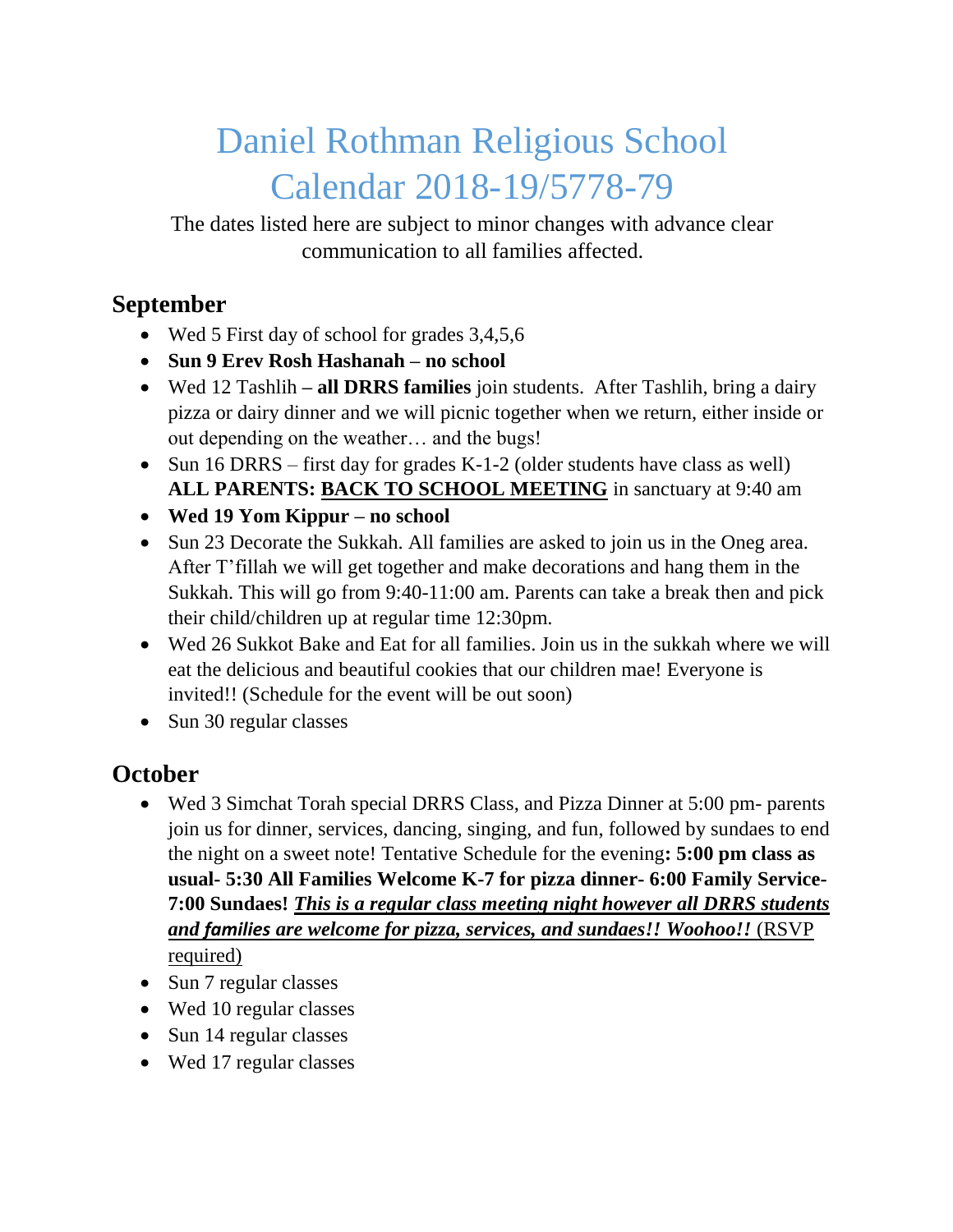- Fri 19 Shabbat Yachad for families with children 2nd grade and younger. Event will be from 6:00 pm-7:00pm. Pizza bagels, juice, cookies for the kids. Wine and cheese for the Moms and Dads!\*\*
- Sun 21 regular classes
- Wed 24 regular classes
- Sun 28 regular classes
- **Wed 31 no school**

#### **November**

- Sun 4 regular classes
- Wed 7 regular classes (School door will be locked. Enter through Morah Lana's door)
- Sun 11 regular classes (School door will be locked. Enter through Morah Lana's door)
- Wed 14 regular classes (School door will be locked. Enter through Morah Lana's door)
- Fri 16 Kabbalat Siddur 3rd graders and students new to DRRS, receive Siddurim – Family Service (details to come) service will begin at 6:30 pm
- Sun 18 regular classes
- **Wed 21 Thanksgiving Break – no school**
- **Sun 25 Thanksgiving Break – no school**
- Wed 28 regular classes

## **December**

- Sun 2 regular classes
- Wed 5 Chanukah Event open to Congregation- Chanukah Dinner featuring story teller, Jennifer Zunikoff, who will take us to different places as she weaves her tales while we eat and celebrate!
- Fri 7, Bar Mitzvah Student Dinner at Rabbi Wohl's House
- Sun 9 regular classes
- Wed 12 regular classes
- Sun 16 regular classes
- Wed 19 regular classes
- **Sun 23 – Wed 26 – Wed January 2, 2019 Winter Break – no school**

## **January**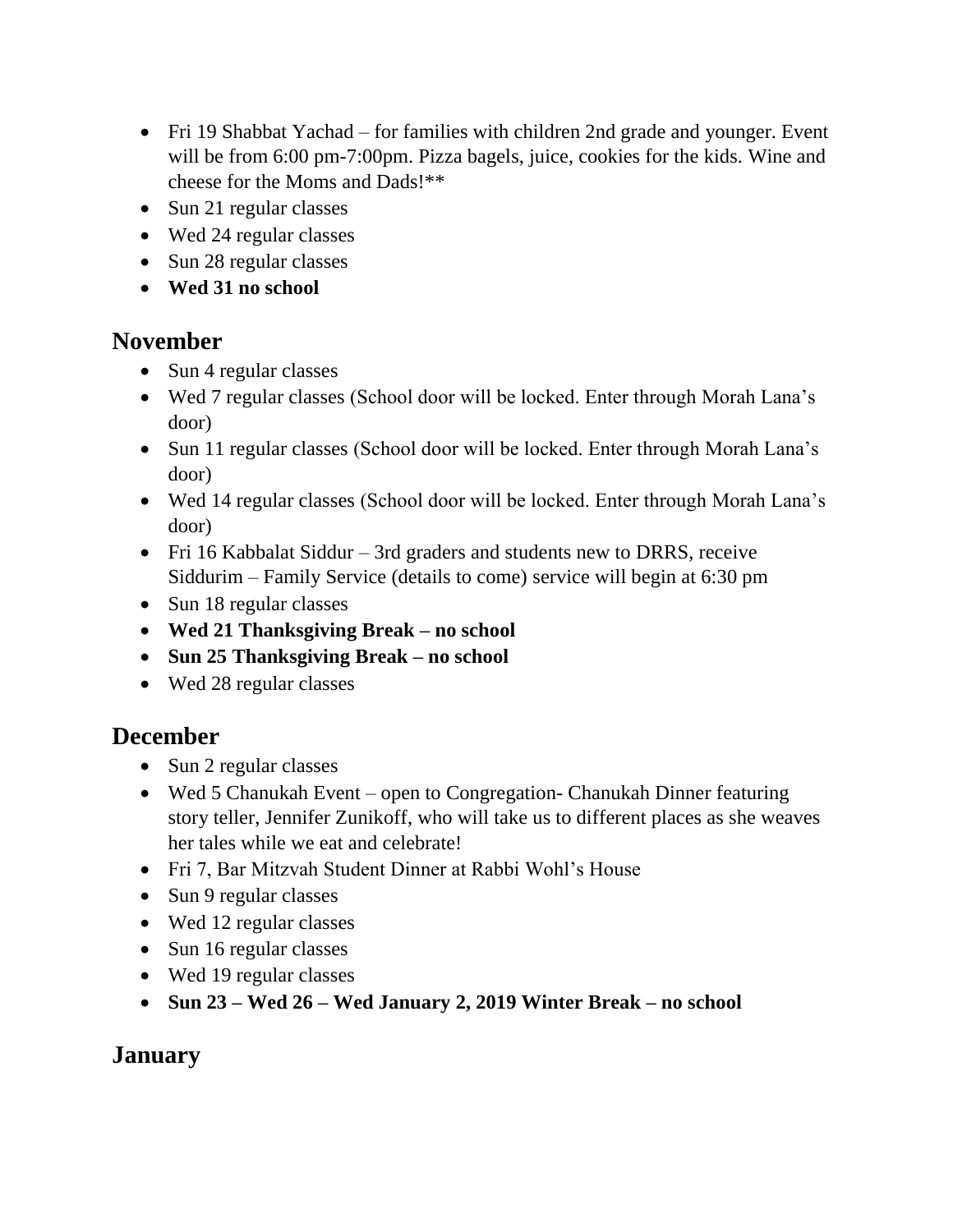- Sun 6 regular classes
- Wed 9 regular classes
- Sun 13 regular classes
- Wed 16 regular classes
- **Sun 20 MLK Birthday – no school**
- Wed 23 regular classes
- Fri 25 Shabbat Yachad for families with children  $2<sup>nd</sup>$  grade and younger, dinner, songs, prayers and fun. 6-7:00 pm\*\*
- Sun 27 regular classes
- **Wed 30 no school**

## **February**

- Sun 3 regular classes
- Wed 6 regular classes
- $\bullet$  Sun 10
	- K-1-2 Brunch and Service 10:00 11:00 am; regular classes for all students
- Wed 13 regular classes
- **Sun 17 President's Day – no school**
- Wed 20 regular classes
- Sun 24 regular classes
- Wed 27 regular classes

## **March**

- Sun 3 regular classes
- Wed 6 regular classes
- Fri 8 4/5 Family Service Services will begin at 6:30 pm (more details to come)
- Sun 10 regular classes
- Wed 13 regular classes
- Sun 17 Purim Carnival classes until 11:00 then the carnival and lunch (volunteers needed and more details to come)
- Wed 20 Megillah reading. Families arrive at 5:30 pm for play practice. Event will begin at 6:00 pm. Megillah Reading, student presentations, songs, fun, costumes and hamentaschen to follo!!
- Sun 24 regular classes (Snow Day for Purim Carnival)
- Wed 27 regular classes
- Sun 31 regular classes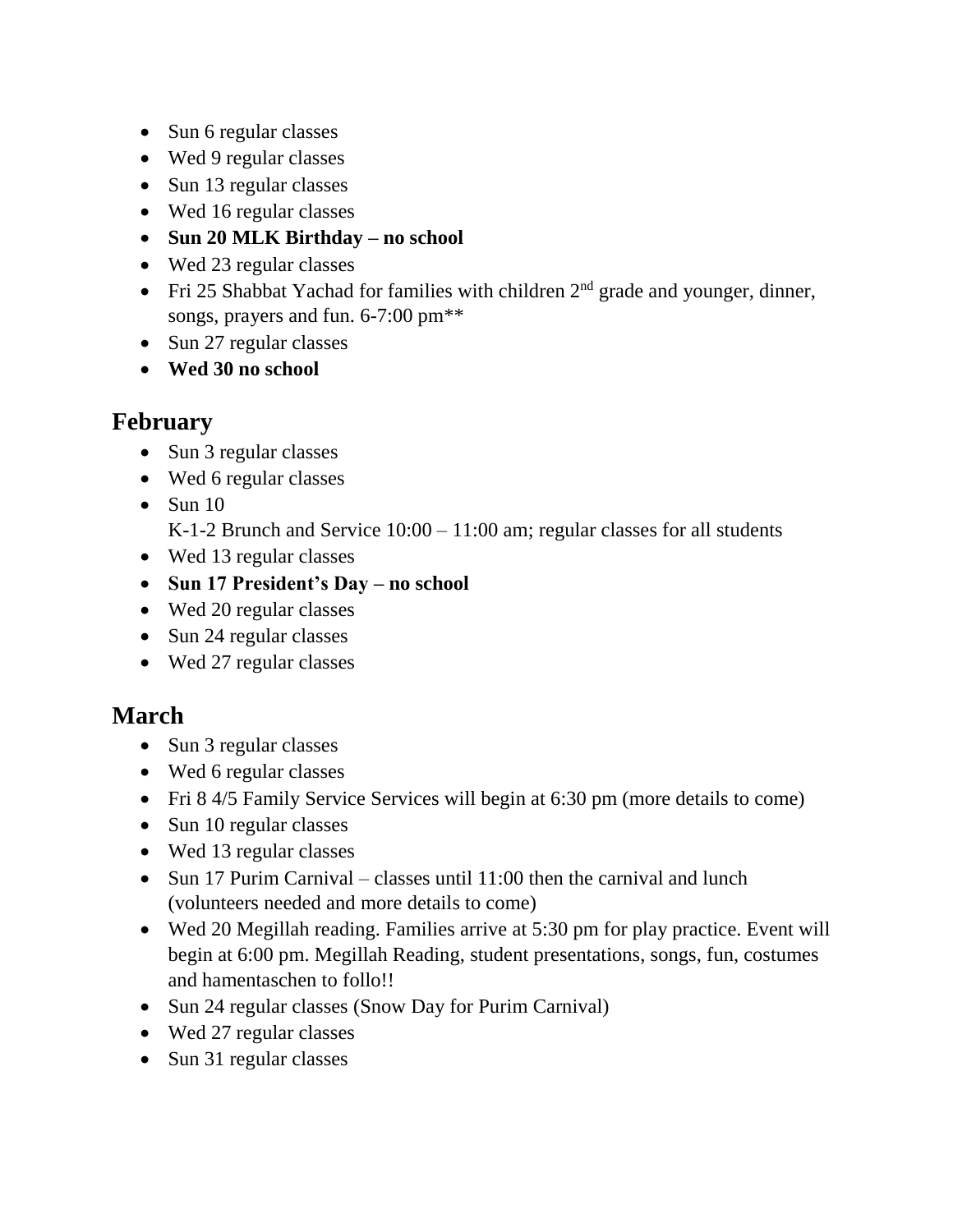# **April**

- Wed 3
- Sat 6 6/7 Family Service (details to come)
- Sun 7 regular classes
- Wed 10 regular classes
- Sun 14 regular classes
- Wed 17 regular classes
- **Sun 21 Pesach – no school**
- **Wed 24 Pesach – no school**
- Sun 28 regular classes

## **May**

- Wed 1 regular classes
- Sun 5 regular classes
- Wed 8 regular classes
- Fri 10, Final School Service of the year. First Ever DRRS Siyum Event where each class makes a presentation of something amazing they did during the school year! Delicious Oneg to follow!
- **Sun 12 Mother's Day – no school**
- Wed 15 regular classes
- Sun 19 Lag B'Omer celebration. Games, celebration, lunch and end of year ceremonies. Last Day of DRRS for this school year (at the Beach as usual) 10:00- 12:30

Happy summer!!!

\*All family Services will begin at 6:30 pm unless otherwise indicated.

#### *Friday Night Family Services (in a nutshell)*

#### **USY KADIMA**

9/28 6 pm dinner—7pm Service in Sukkah (weather permiting)